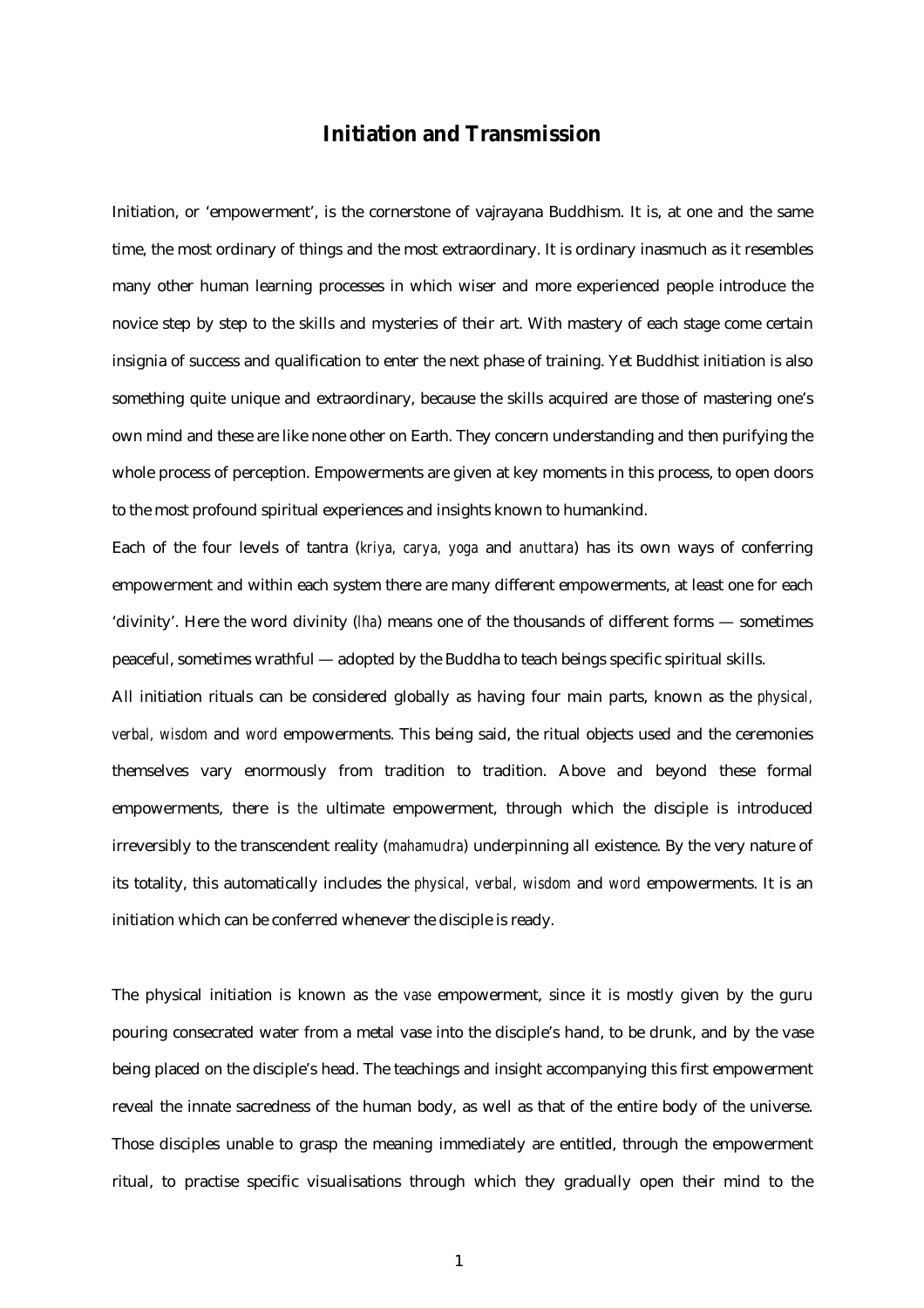universal sacredness. This first empowerment often includes an introduction to the five buddha families and their relationships with the five primordial wisdoms and the five poisons prevalent in the human mind.

The speech empowerment is usually conferred by the guru placing consecrated nectar, from a skull cup (representing the death of egotism), on the disciple's tongue. The accompanying insight is concerned with 'speech' in its broadest sense of communication, i.e. a knowledge of the relationships and connections which exist between all the things of the universe. Of particular interest is the parallelism between the microcosm of the human body and the macrocosmic universe and the way in which the ordering of the human metabolism and nervous system can affect perception of reality. The disciple who cannot grasp the meaning immediately is empowered, by this ceremony, to meditate progressively on the subtle channels and energies within the yogic body, until such time as the microcosm-macrocosm link is crystal clear.

The mind empowerment is an introduction to primordial wisdom itself. Conferred through vajra and bell or a torma or through sitting in meditation, it is particularly concerned with bliss, both physical and mental, revealing bliss to be the true nature of reality and the hidden, but real, nature of existence. Those who do not realise this immediately are empowered to practise the secret and profound methods for mastery of bliss by purification of the quintessential substances found in the yogic body.

The word empowerment, conferred through a few powerful words pointing to the nature of truth, shows that the first three empowerments are not separate things, but rather three facets of the one, ultimate reality of mahamudra.

In early times, in India, it seems to have been more commonplace to give these empowerments one at a time. The disciple would practise their content, sometimes for years on end, until he or she was ready to be initiated into the next stage. In Tibet, this tradition was maintained in some instances such as closed retreats — but was overtaken by the habit of given all empowerments at the outset.